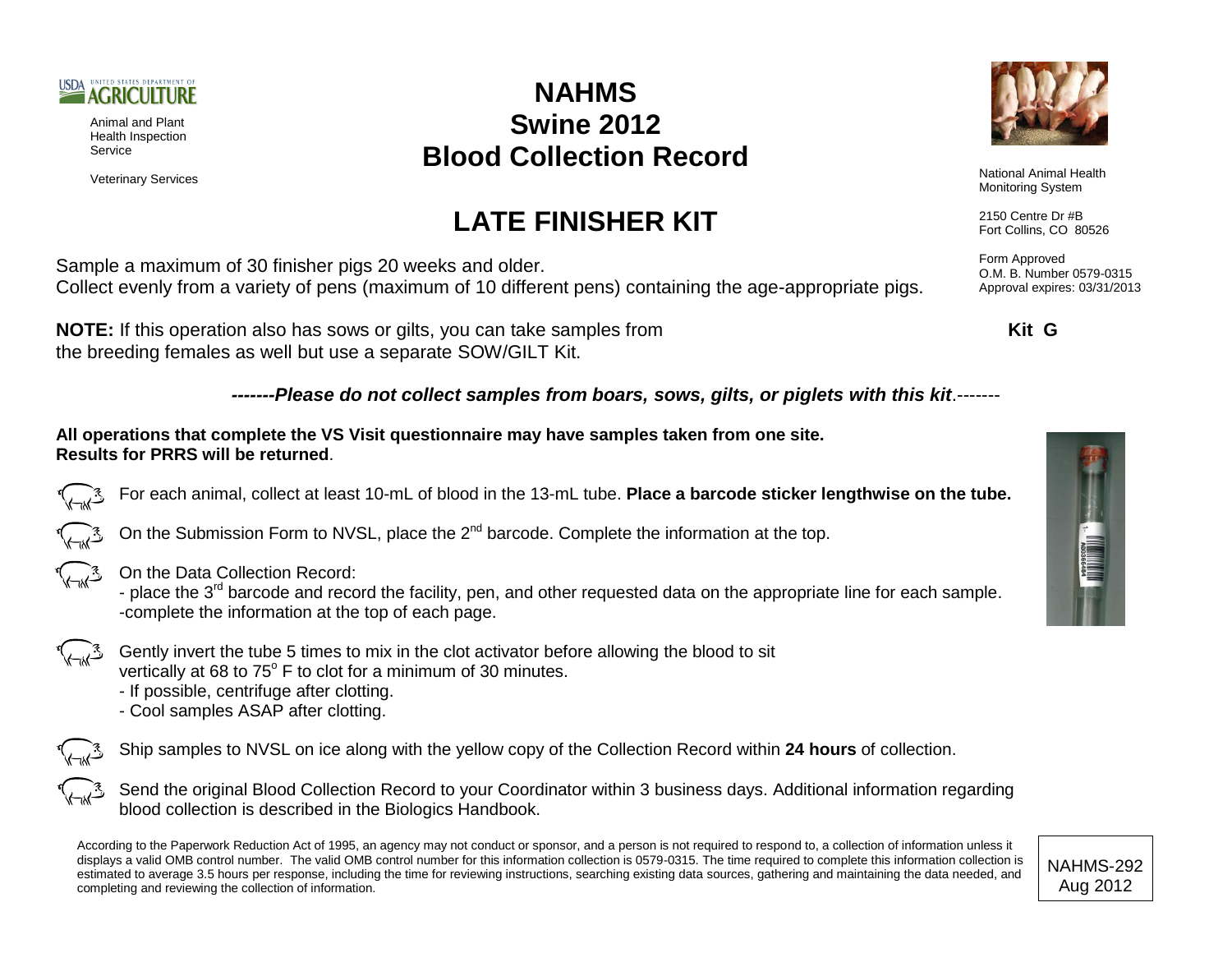|                        | <b>NAHMS Swine 2012 - Data Collection Record</b>                                                             | Late Finisher Kit G                          |                                            |                   |
|------------------------|--------------------------------------------------------------------------------------------------------------|----------------------------------------------|--------------------------------------------|-------------------|
| Farm ID (incl site)    | # of people involved<br>Fed AHT<br>Fed VMO<br>State VMO<br>St AHT<br>Priv Vet<br>Producer<br>Others-specify: | Key Collector's name & phone Collection date | <b>Hours to take &amp;</b><br>prep samples | Total travel time |
| 8-digits: ST, Op, Site | Enter number for each category                                                                               | MM/DD/YY                                     | Hours                                      | <b>Hours</b>      |



## **ONLY USE THIS SHEET FOR FINISHER PIGS 20 weeks and older**

Collect up to 30 blood samples from a variety of pens from up to 10 pens

**Use a separate blood kit if also collecting from sows/gilts.**

| <b>Barcode Number</b> | <b>Facility /</b><br><b>Bldg ID</b> | # of pigs<br>sharing air<br>space | Pen ID | in pen | # of pigs $ $ Pig age in<br>weeks | Pig<br>gender<br>(Circle) | <b>Vaccinated for:</b><br><b>PRRS</b>                                                  | Flu<br>(Circle Yes/No/DK for each animal and item) | PCV <sub>2</sub>                      |
|-----------------------|-------------------------------------|-----------------------------------|--------|--------|-----------------------------------|---------------------------|----------------------------------------------------------------------------------------|----------------------------------------------------|---------------------------------------|
|                       |                                     |                                   |        |        |                                   | $F_1$ $M_3$               | $Y_1$ D/K <sub>2</sub> N <sub>3</sub>                                                  | $Y_1$ D/K <sub>2</sub> N <sub>3</sub>              | $Y_1$ D/K <sub>2</sub> N <sub>3</sub> |
|                       |                                     |                                   |        |        |                                   | $F_1$ $M_3$               | $Y_1$ D/K <sub>2</sub> N <sub>3</sub> Y <sub>1</sub> D/K <sub>2</sub> N <sub>3</sub>   |                                                    | $Y_1$ D/K <sub>2</sub> N <sub>3</sub> |
|                       |                                     |                                   |        |        |                                   | $F_1$ $M_3$               | $Y_1$ D/K <sub>2</sub> N <sub>3</sub> Y <sub>1</sub> D/K <sub>2</sub> N <sub>3</sub>   |                                                    | $Y_1$ D/K <sub>2</sub> N <sub>3</sub> |
|                       |                                     |                                   |        |        |                                   | $F_1$ $M_3$               | $Y_1$ D/K <sub>2</sub> N <sub>3</sub> Y <sub>1</sub> D/K <sub>2</sub> N <sub>3</sub>   |                                                    | $Y_1$ D/K <sub>2</sub> N <sub>3</sub> |
|                       |                                     |                                   |        |        |                                   | $F_1$ $M_3$               | $Y_1$ D/K <sub>2</sub> N <sub>3</sub>   Y <sub>1</sub> D/K <sub>2</sub> N <sub>3</sub> |                                                    | $Y_1$ D/K <sub>2</sub> N <sub>3</sub> |
|                       |                                     |                                   |        |        |                                   | $F_1$ $M_3$               | $Y_1$ D/K <sub>2</sub> N <sub>3</sub>   Y <sub>1</sub> D/K <sub>2</sub> N <sub>3</sub> |                                                    | $Y_1$ D/K <sub>2</sub> N <sub>3</sub> |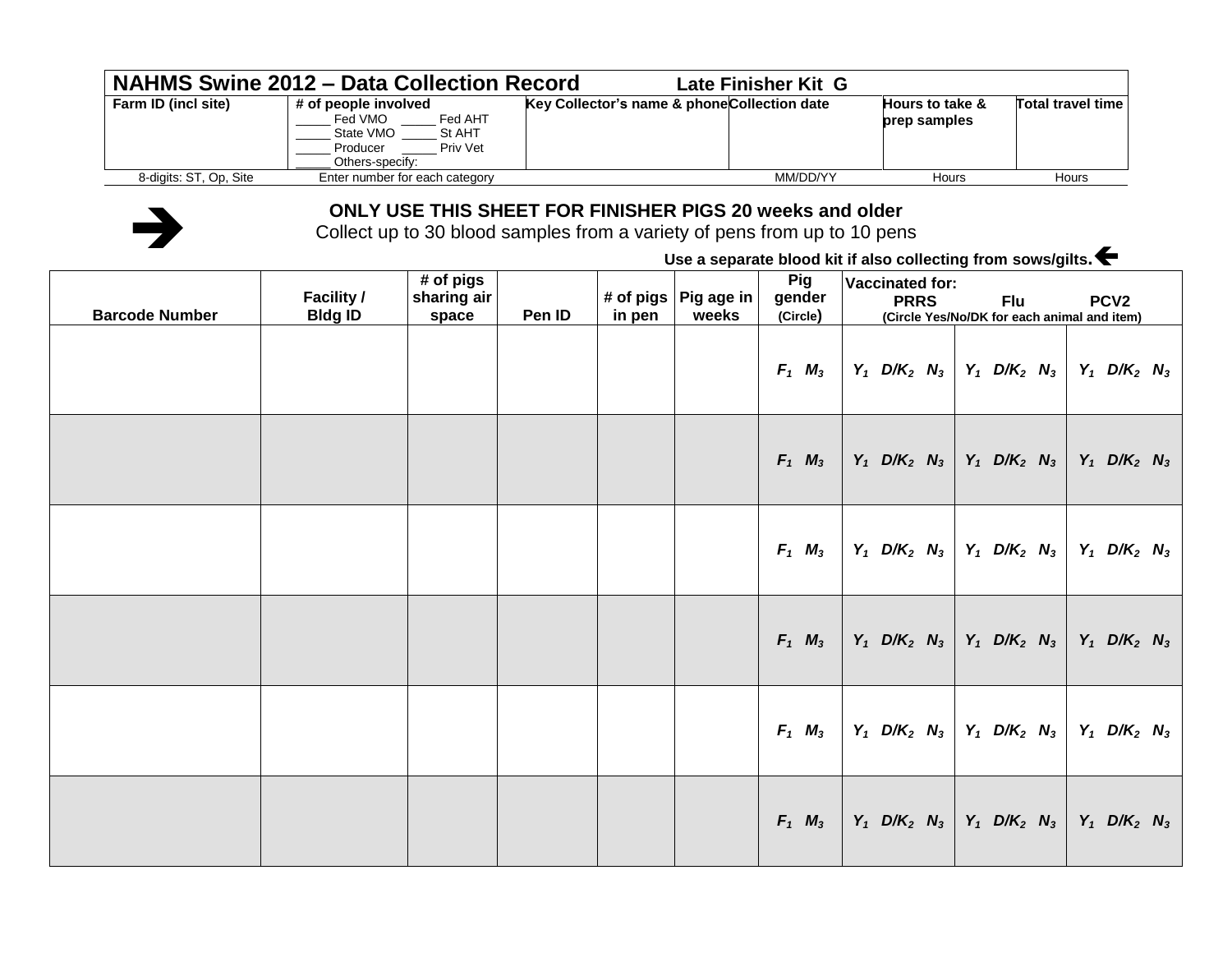| <b>NAHMS Swine 2012 - Data Collection Record</b> |                                     |                                     |        | Late Finisher Kit G |                                 | FarmID:                          |                                                                                                                                                                | Page 2                                                                                                                                  |                                       |
|--------------------------------------------------|-------------------------------------|-------------------------------------|--------|---------------------|---------------------------------|----------------------------------|----------------------------------------------------------------------------------------------------------------------------------------------------------------|-----------------------------------------------------------------------------------------------------------------------------------------|---------------------------------------|
| <b>Barcode Number</b>                            | <b>Facility /</b><br><b>Bldg ID</b> | $#$ of pigs<br>sharing air<br>space | Pen ID | in pen              | # of pigs   Pig age in<br>weeks | <b>Pig</b><br>gender<br>(Circle) | <b>Vaccinated for:</b><br><b>PRRS</b>                                                                                                                          | <b>Flu</b><br>(Circle Yes/No/DK for each animal and item)                                                                               | PCV <sub>2</sub>                      |
|                                                  |                                     |                                     |        |                     |                                 | $F_1$ $M_3$                      |                                                                                                                                                                | $Y_1$ D/K <sub>2</sub> N <sub>3</sub>   Y <sub>1</sub> D/K <sub>2</sub> N <sub>3</sub>   Y <sub>1</sub> D/K <sub>2</sub> N <sub>3</sub> |                                       |
|                                                  |                                     |                                     |        |                     |                                 | $F_1$ $M_3$                      |                                                                                                                                                                | $Y_1$ D/K <sub>2</sub> N <sub>3</sub>   Y <sub>1</sub> D/K <sub>2</sub> N <sub>3</sub>   Y <sub>1</sub> D/K <sub>2</sub> N <sub>3</sub> |                                       |
|                                                  |                                     |                                     |        |                     |                                 | $F_1$ $M_3$                      |                                                                                                                                                                | $Y_1$ D/K <sub>2</sub> N <sub>3</sub> Y <sub>1</sub> D/K <sub>2</sub> N <sub>3</sub> Y <sub>1</sub> D/K <sub>2</sub> N <sub>3</sub>     |                                       |
|                                                  |                                     |                                     |        |                     |                                 | $F_1$ $M_3$                      |                                                                                                                                                                | $Y_1$ D/K <sub>2</sub> N <sub>3</sub>   Y <sub>1</sub> D/K <sub>2</sub> N <sub>3</sub>   Y <sub>1</sub> D/K <sub>2</sub> N <sub>3</sub> |                                       |
|                                                  |                                     |                                     |        |                     |                                 | $F_1$ $M_3$                      |                                                                                                                                                                | $Y_1$ D/K <sub>2</sub> N <sub>3</sub>   Y <sub>1</sub> D/K <sub>2</sub> N <sub>3</sub>   Y <sub>1</sub> D/K <sub>2</sub> N <sub>3</sub> |                                       |
|                                                  |                                     |                                     |        |                     |                                 | $F_1$ $M_3$                      |                                                                                                                                                                | $Y_1$ D/K <sub>2</sub> N <sub>3</sub>   Y <sub>1</sub> D/K <sub>2</sub> N <sub>3</sub>                                                  | $Y_1$ D/K <sub>2</sub> N <sub>3</sub> |
|                                                  |                                     |                                     |        |                     |                                 | $F_1$ $M_3$                      |                                                                                                                                                                | $Y_1$ D/K <sub>2</sub> N <sub>3</sub>   Y <sub>1</sub> D/K <sub>2</sub> N <sub>3</sub>                                                  | $Y_1$ D/K <sub>2</sub> N <sub>3</sub> |
|                                                  |                                     |                                     |        |                     |                                 |                                  | $F_1$ $M_3$   Y <sub>1</sub> D/K <sub>2</sub> N <sub>3</sub>   Y <sub>1</sub> D/K <sub>2</sub> N <sub>3</sub>   Y <sub>1</sub> D/K <sub>2</sub> N <sub>3</sub> |                                                                                                                                         |                                       |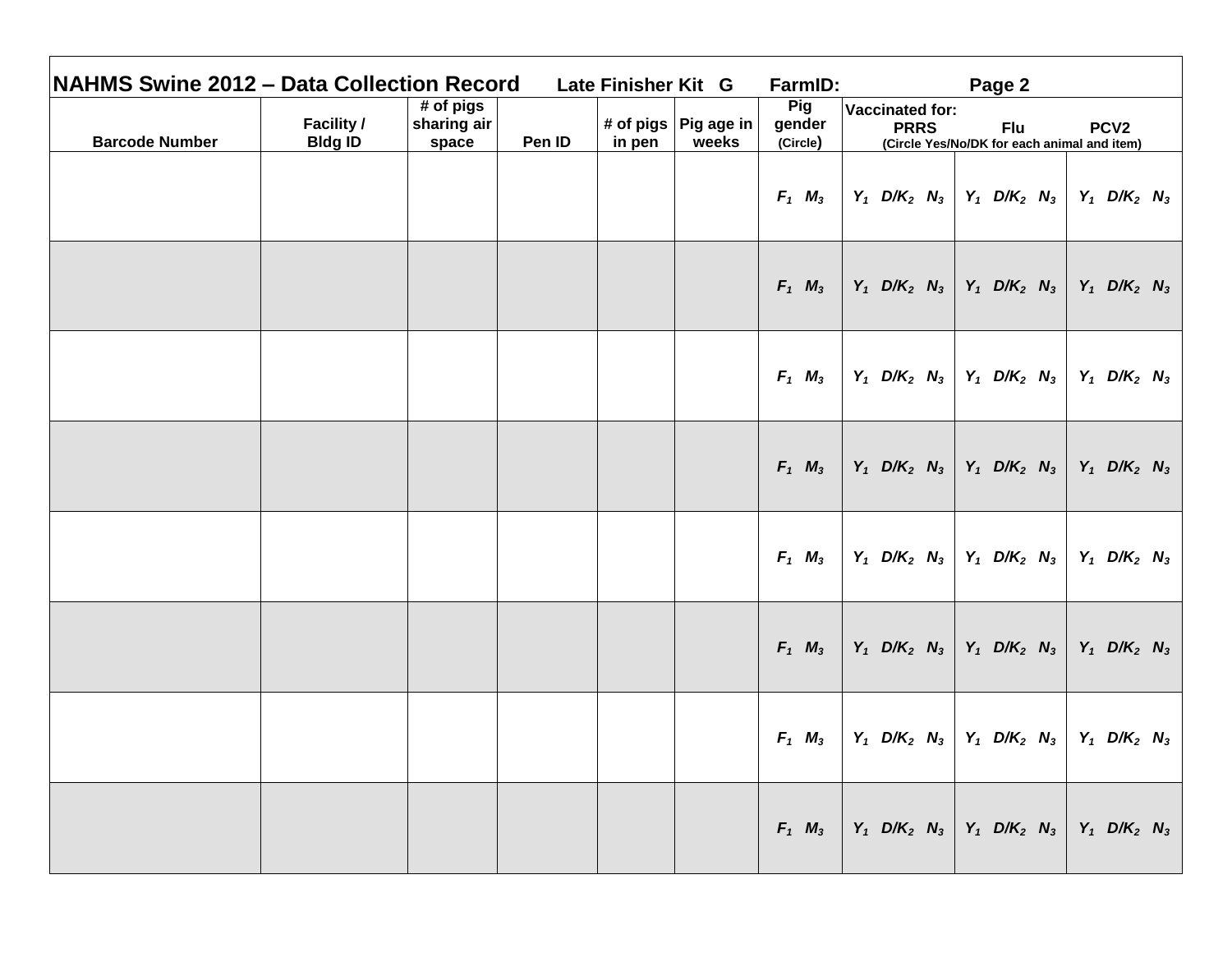| <b>NAHMS Swine 2012 - Data Collection Record</b> |                                     |                                     |        | Late Finisher Kit G |                                 | FarmID:                          |                                                                                                                                                                | Page 3                                                                                                                                  |                                       |
|--------------------------------------------------|-------------------------------------|-------------------------------------|--------|---------------------|---------------------------------|----------------------------------|----------------------------------------------------------------------------------------------------------------------------------------------------------------|-----------------------------------------------------------------------------------------------------------------------------------------|---------------------------------------|
| <b>Barcode Number</b>                            | <b>Facility /</b><br><b>Bldg ID</b> | $#$ of pigs<br>sharing air<br>space | Pen ID | in pen              | # of pigs   Pig age in<br>weeks | <b>Pig</b><br>gender<br>(Circle) | <b>Vaccinated for:</b><br><b>PRRS</b>                                                                                                                          | <b>Flu</b><br>(Circle Yes/No/DK for each animal and item)                                                                               | PCV <sub>2</sub>                      |
|                                                  |                                     |                                     |        |                     |                                 | $F_1$ $M_3$                      |                                                                                                                                                                | $Y_1$ D/K <sub>2</sub> N <sub>3</sub>   Y <sub>1</sub> D/K <sub>2</sub> N <sub>3</sub>   Y <sub>1</sub> D/K <sub>2</sub> N <sub>3</sub> |                                       |
|                                                  |                                     |                                     |        |                     |                                 | $F_1$ $M_3$                      |                                                                                                                                                                | $Y_1$ D/K <sub>2</sub> N <sub>3</sub>   Y <sub>1</sub> D/K <sub>2</sub> N <sub>3</sub>   Y <sub>1</sub> D/K <sub>2</sub> N <sub>3</sub> |                                       |
|                                                  |                                     |                                     |        |                     |                                 | $F_1$ $M_3$                      |                                                                                                                                                                | $Y_1$ D/K <sub>2</sub> N <sub>3</sub> Y <sub>1</sub> D/K <sub>2</sub> N <sub>3</sub> Y <sub>1</sub> D/K <sub>2</sub> N <sub>3</sub>     |                                       |
|                                                  |                                     |                                     |        |                     |                                 | $F_1$ $M_3$                      |                                                                                                                                                                | $Y_1$ D/K <sub>2</sub> N <sub>3</sub>   Y <sub>1</sub> D/K <sub>2</sub> N <sub>3</sub>   Y <sub>1</sub> D/K <sub>2</sub> N <sub>3</sub> |                                       |
|                                                  |                                     |                                     |        |                     |                                 | $F_1$ $M_3$                      |                                                                                                                                                                | $Y_1$ D/K <sub>2</sub> N <sub>3</sub>   Y <sub>1</sub> D/K <sub>2</sub> N <sub>3</sub>   Y <sub>1</sub> D/K <sub>2</sub> N <sub>3</sub> |                                       |
|                                                  |                                     |                                     |        |                     |                                 | $F_1$ $M_3$                      |                                                                                                                                                                | $Y_1$ D/K <sub>2</sub> N <sub>3</sub>   Y <sub>1</sub> D/K <sub>2</sub> N <sub>3</sub>                                                  | $Y_1$ D/K <sub>2</sub> N <sub>3</sub> |
|                                                  |                                     |                                     |        |                     |                                 | $F_1$ $M_3$                      |                                                                                                                                                                | $Y_1$ D/K <sub>2</sub> N <sub>3</sub>   Y <sub>1</sub> D/K <sub>2</sub> N <sub>3</sub>                                                  | $Y_1$ D/K <sub>2</sub> N <sub>3</sub> |
|                                                  |                                     |                                     |        |                     |                                 |                                  | $F_1$ $M_3$   Y <sub>1</sub> D/K <sub>2</sub> N <sub>3</sub>   Y <sub>1</sub> D/K <sub>2</sub> N <sub>3</sub>   Y <sub>1</sub> D/K <sub>2</sub> N <sub>3</sub> |                                                                                                                                         |                                       |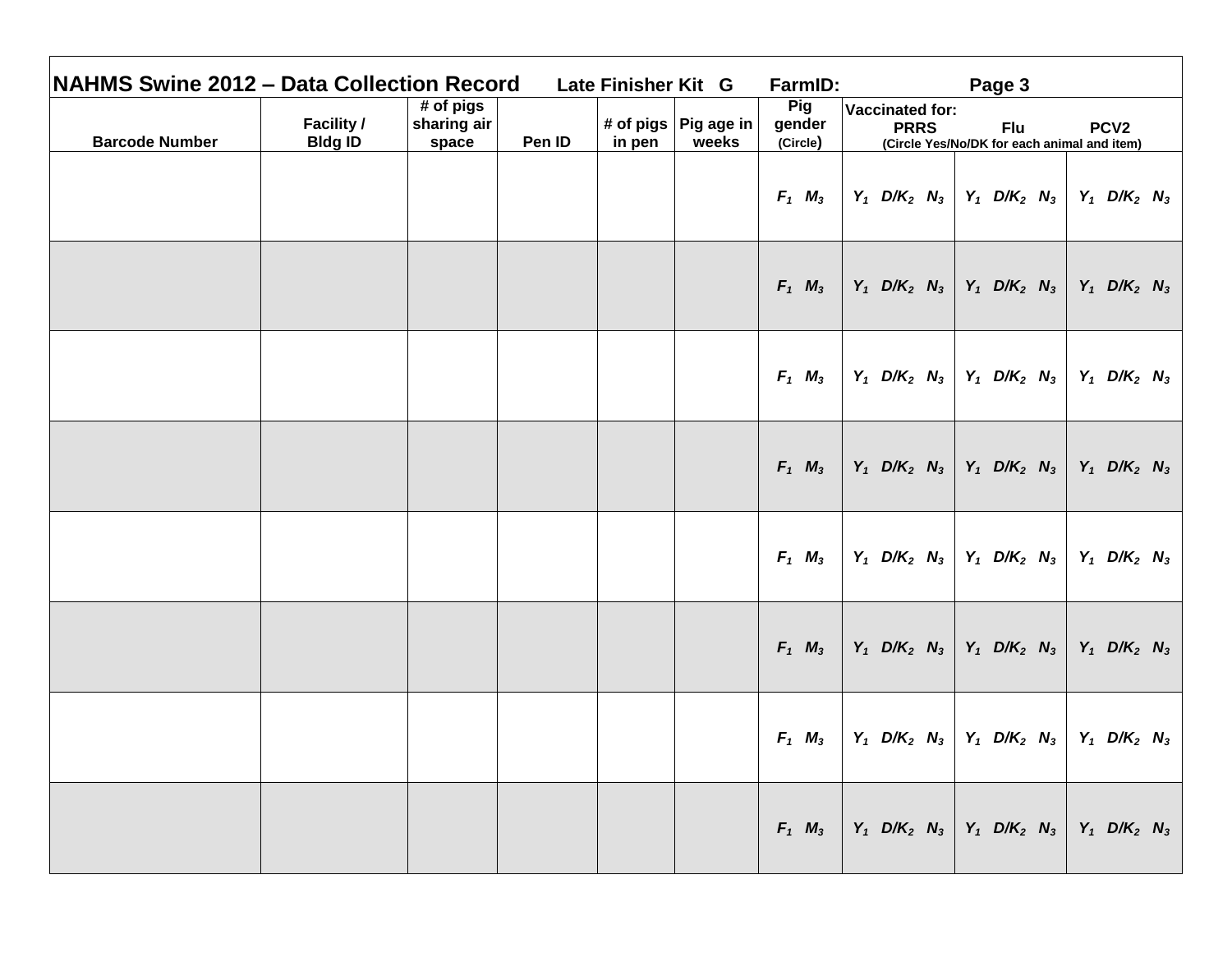| <b>NAHMS Swine 2012 - Data Collection Record</b> |                                     |                                     |        | Late Finisher Kit G |                                 | FarmID:                          |                                                         | Page 4                                                                                                                                  |                                       |
|--------------------------------------------------|-------------------------------------|-------------------------------------|--------|---------------------|---------------------------------|----------------------------------|---------------------------------------------------------|-----------------------------------------------------------------------------------------------------------------------------------------|---------------------------------------|
| <b>Barcode Number</b>                            | <b>Facility /</b><br><b>Bldg ID</b> | $#$ of pigs<br>sharing air<br>space | Pen ID | in pen              | # of pigs   Pig age in<br>weeks | <b>Pig</b><br>gender<br>(Circle) | <b>Vaccinated for:</b><br><b>PRRS</b>                   | <b>Flu</b><br>(Circle Yes/No/DK for each animal and item)                                                                               | PCV <sub>2</sub>                      |
|                                                  |                                     |                                     |        |                     |                                 | $F_1$ $M_3$                      |                                                         | $Y_1$ D/K <sub>2</sub> N <sub>3</sub>   Y <sub>1</sub> D/K <sub>2</sub> N <sub>3</sub>   Y <sub>1</sub> D/K <sub>2</sub> N <sub>3</sub> |                                       |
|                                                  |                                     |                                     |        |                     |                                 | $F_1$ $M_3$                      |                                                         | $Y_1$ D/K <sub>2</sub> N <sub>3</sub>   Y <sub>1</sub> D/K <sub>2</sub> N <sub>3</sub>                                                  | $Y_1$ D/K <sub>2</sub> N <sub>3</sub> |
|                                                  |                                     |                                     |        |                     |                                 | $F_1$ $M_3$                      |                                                         | $Y_1$ D/K <sub>2</sub> N <sub>3</sub>   Y <sub>1</sub> D/K <sub>2</sub> N <sub>3</sub>   Y <sub>1</sub> D/K <sub>2</sub> N <sub>3</sub> |                                       |
|                                                  |                                     |                                     |        |                     |                                 | $F_1$ $M_3$                      |                                                         | $Y_1$ D/K <sub>2</sub> N <sub>3</sub>   Y <sub>1</sub> D/K <sub>2</sub> N <sub>3</sub>   Y <sub>1</sub> D/K <sub>2</sub> N <sub>3</sub> |                                       |
|                                                  |                                     |                                     |        |                     |                                 | $F_1$ $M_3$                      |                                                         | $Y_1$ D/K <sub>2</sub> N <sub>3</sub>   Y <sub>1</sub> D/K <sub>2</sub> N <sub>3</sub>   Y <sub>1</sub> D/K <sub>2</sub> N <sub>3</sub> |                                       |
|                                                  |                                     |                                     |        |                     |                                 | $F_1$ $M_3$                      |                                                         | $Y_1$ D/K <sub>2</sub> N <sub>3</sub>   Y <sub>1</sub> D/K <sub>2</sub> N <sub>3</sub>                                                  | $Y_1$ D/K <sub>2</sub> N <sub>3</sub> |
|                                                  |                                     |                                     |        |                     |                                 | $F_1$ $M_3$                      |                                                         | $Y_1$ D/K <sub>2</sub> N <sub>3</sub>   Y <sub>1</sub> D/K <sub>2</sub> N <sub>3</sub>                                                  | $Y_1$ D/K <sub>2</sub> N <sub>3</sub> |
|                                                  |                                     |                                     |        |                     |                                 | $F_1$ $M_3$                      | $  Y_1, D/K_2, N_3   Y_1, D/K_2, N_3   Y_1, D/K_2, N_3$ |                                                                                                                                         |                                       |